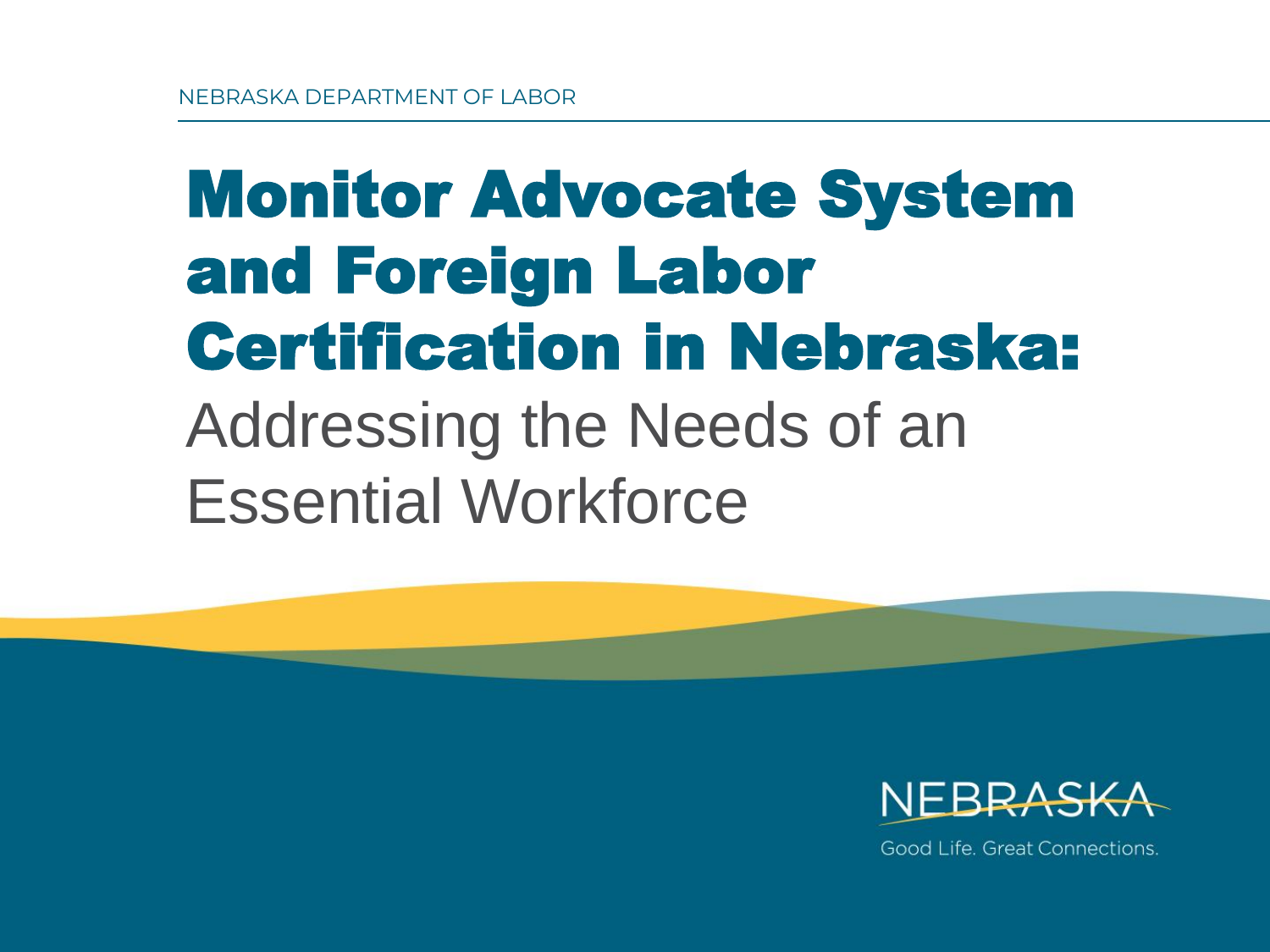### Monitor Advocate System

Omar Correa State Monitor Advocate



Good Life, Great Connections.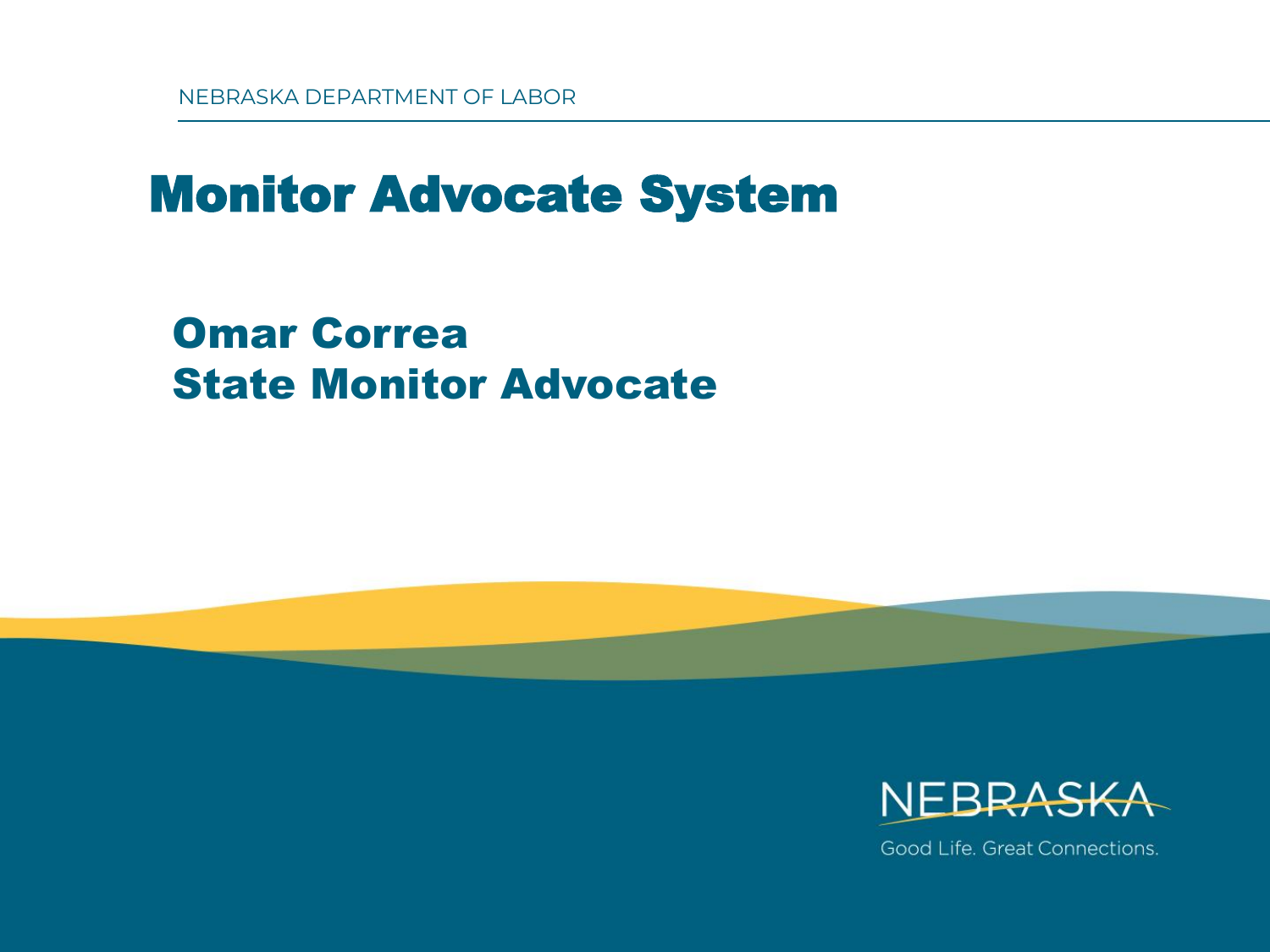## What is the Monitor Advocate System?

- The Monitor Advocate System is a federal/state monitoring system that ensures that migrant and seasonal farmworkers (MSFWs) in Nebraska have equitable access to career services, skill development, and workforce protections offered by American Job Centers (AJCs).
- Services offered are "qualitatively equivalent and quantitatively proportionate" to the services provided to other job seekers.
- Migrant and seasonal farmworkers (MSFWs) receive all workforce development services, benefits, and protections on an equitable and non-discriminatory basis.

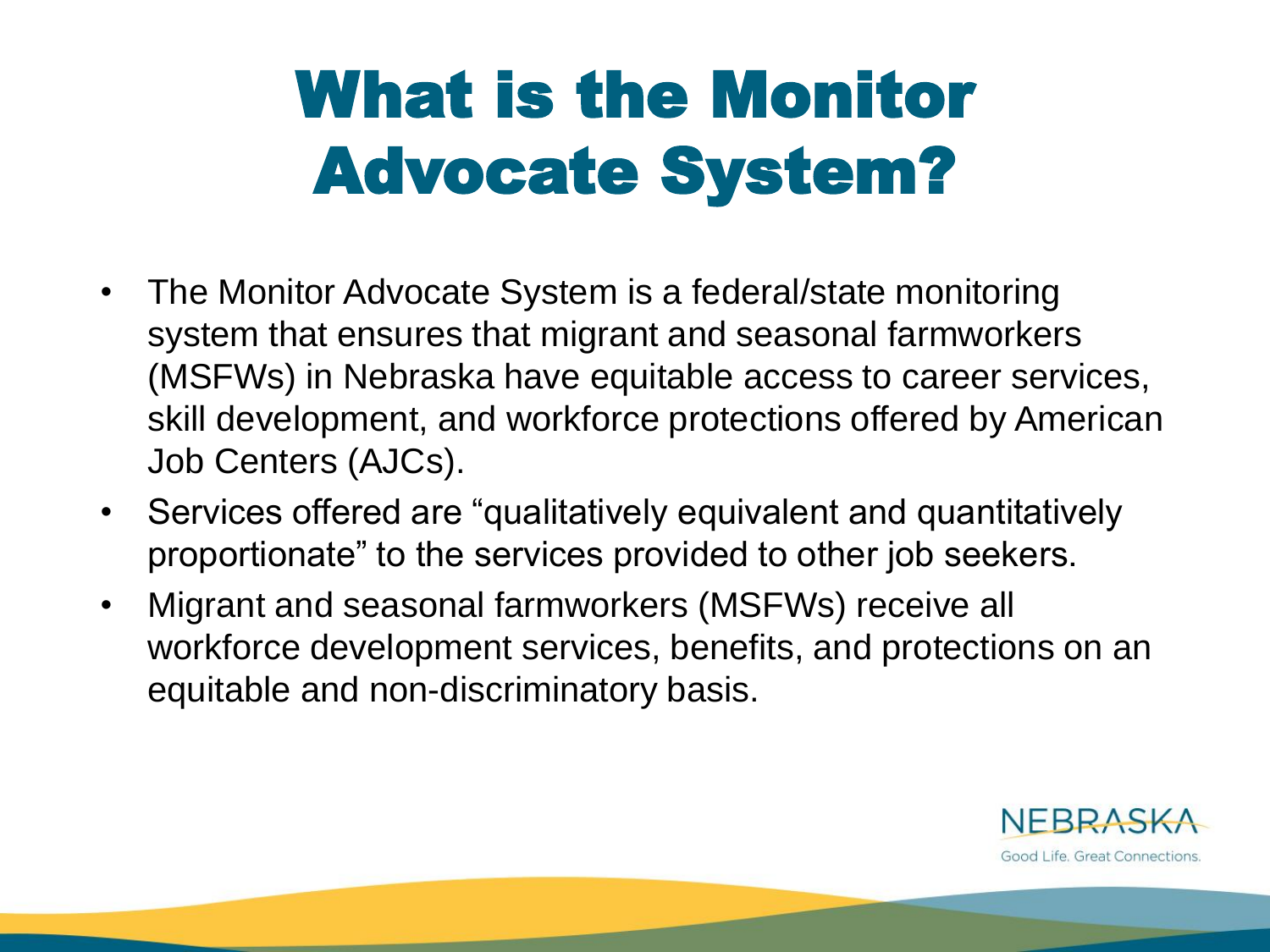## **Eligibility**

- SEASONAL FARMWORKER A person who, during the past 12 months:
	- Worked, or is working, in farmwork (as defined in 20 CFR 651) of a seasonal or other temporary nature, and
	- Is not required to be absent overnight from their permanent place of residence
	- Non-migrant individuals who are full-time students are excluded.
- MIGRANT FARMWORKER A seasonal farmworker who had to travel to do the farmwork and was unable to return to their permanent residence within the same day
- As defined at [20 CFR 651.10](https://www.ecfr.gov/cgi-bin/text-idx?SID=02f048590d940a71d71b182fa41350cd&mc=true&node=pt20.3.651&rgn=div5)

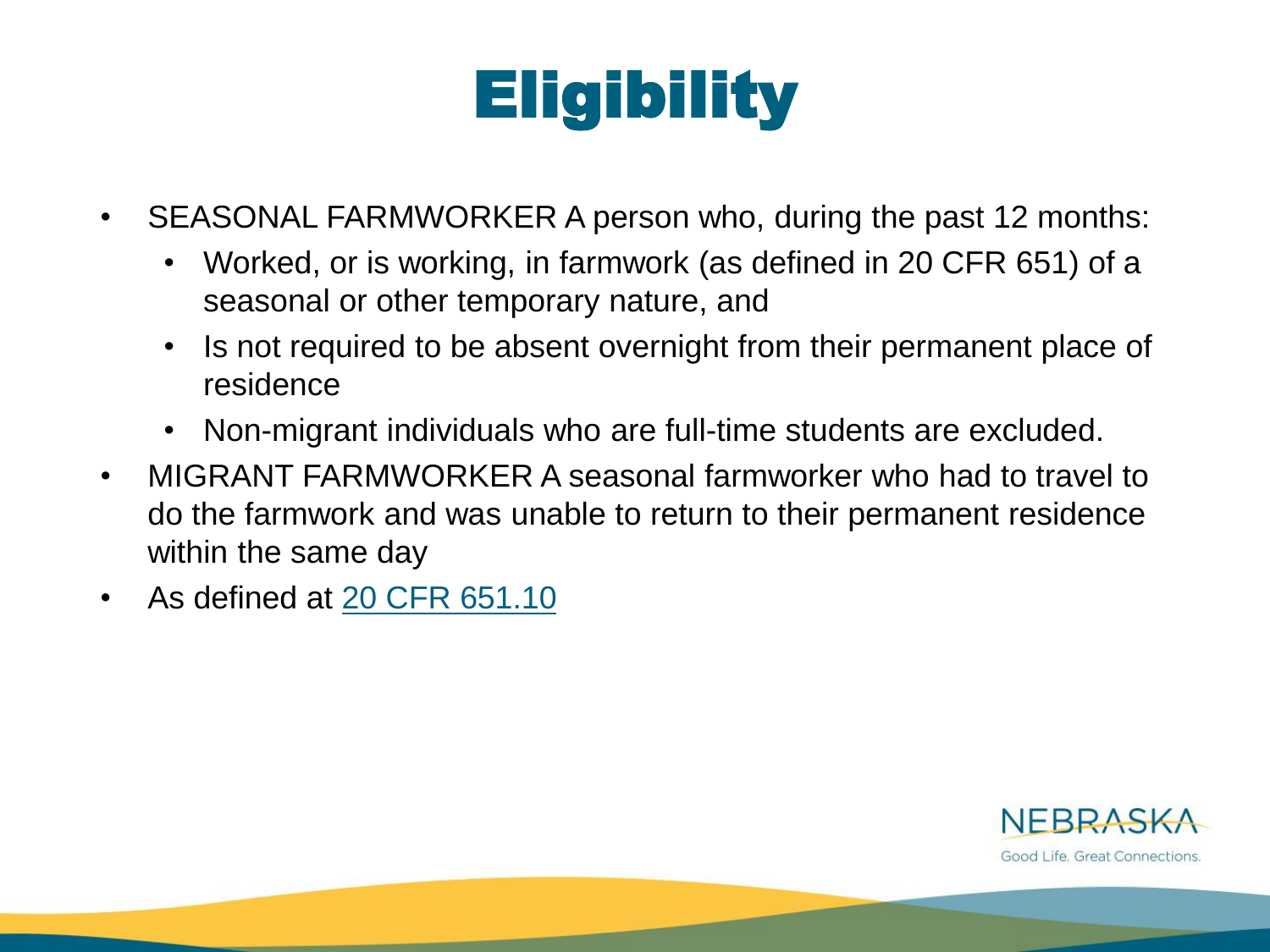### Services Provided

- Serves jobseekers and employers through Wagner-Peyser Act Employment Service, including:
	- NEworks Registration Assistance
	- Training Opportunities
	- Job Search Assistance
	- Job Referrals
	- Referrals to Supportive Services
	- Complaint Resolution
	- Agricultural Recruitment System
- Per [20 CFR 653.101](https://www.ecfr.gov/cgi-bin/retrieveECFR?gp=&SID=dee0a64e9e68af5d7ec1eace1cdc6c88&mc=true&n=pt20.3.653&r=PART&ty=HTML#se20.3.653_1101)

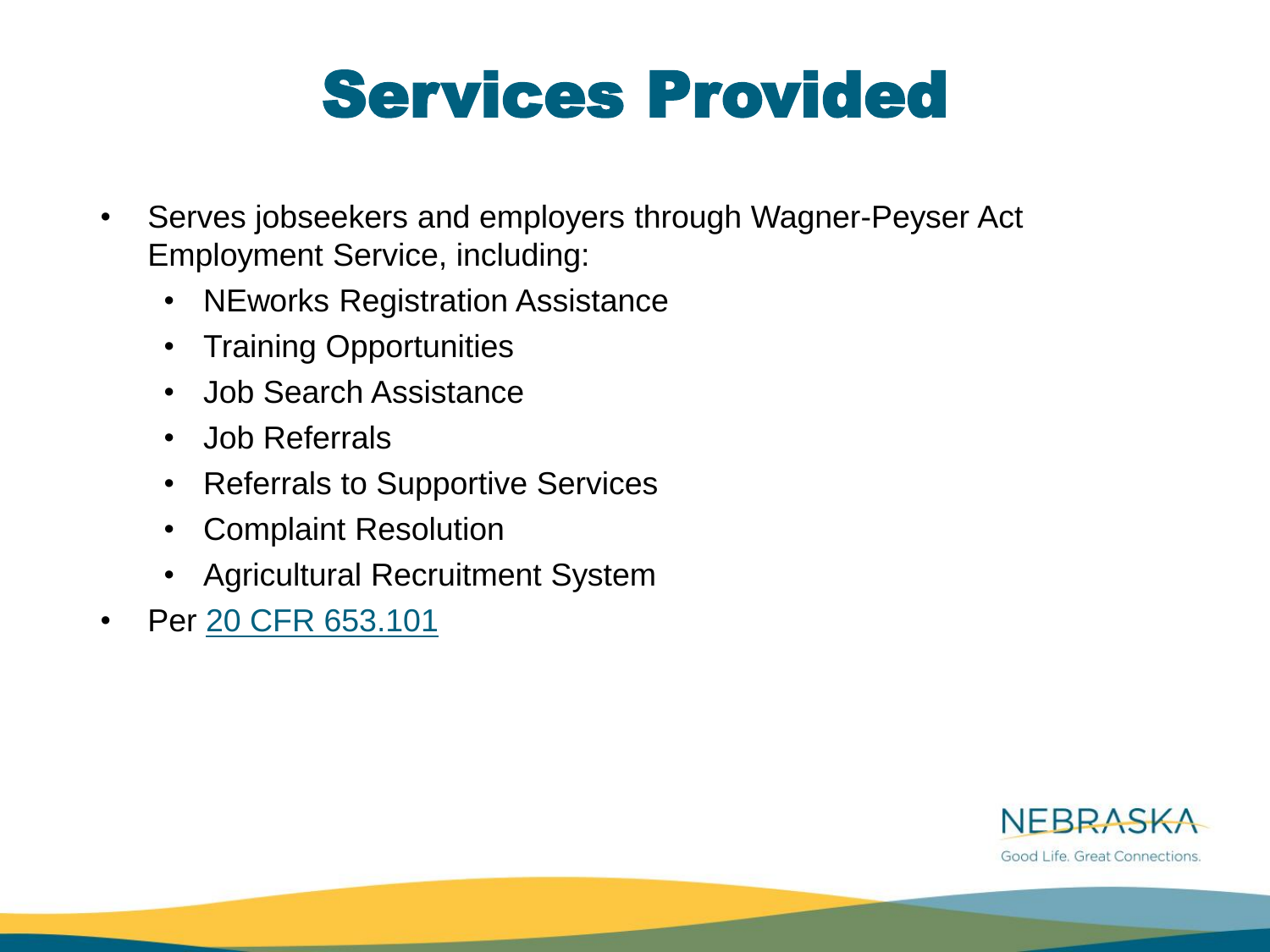### **Outreach**

- Designed to contact MSFWs who are not being reached by normal intake activities conducted by the local offices.
- This is the single most important way to reach workers who otherwise would not speak with anyone else about their employment conditions.
- Includes provision of information about services available at the local one-stop center, such as the availability of referrals to training, supportive services, and career services, as well as specific employment opportunities, and information about farmworker rights and complaint system.

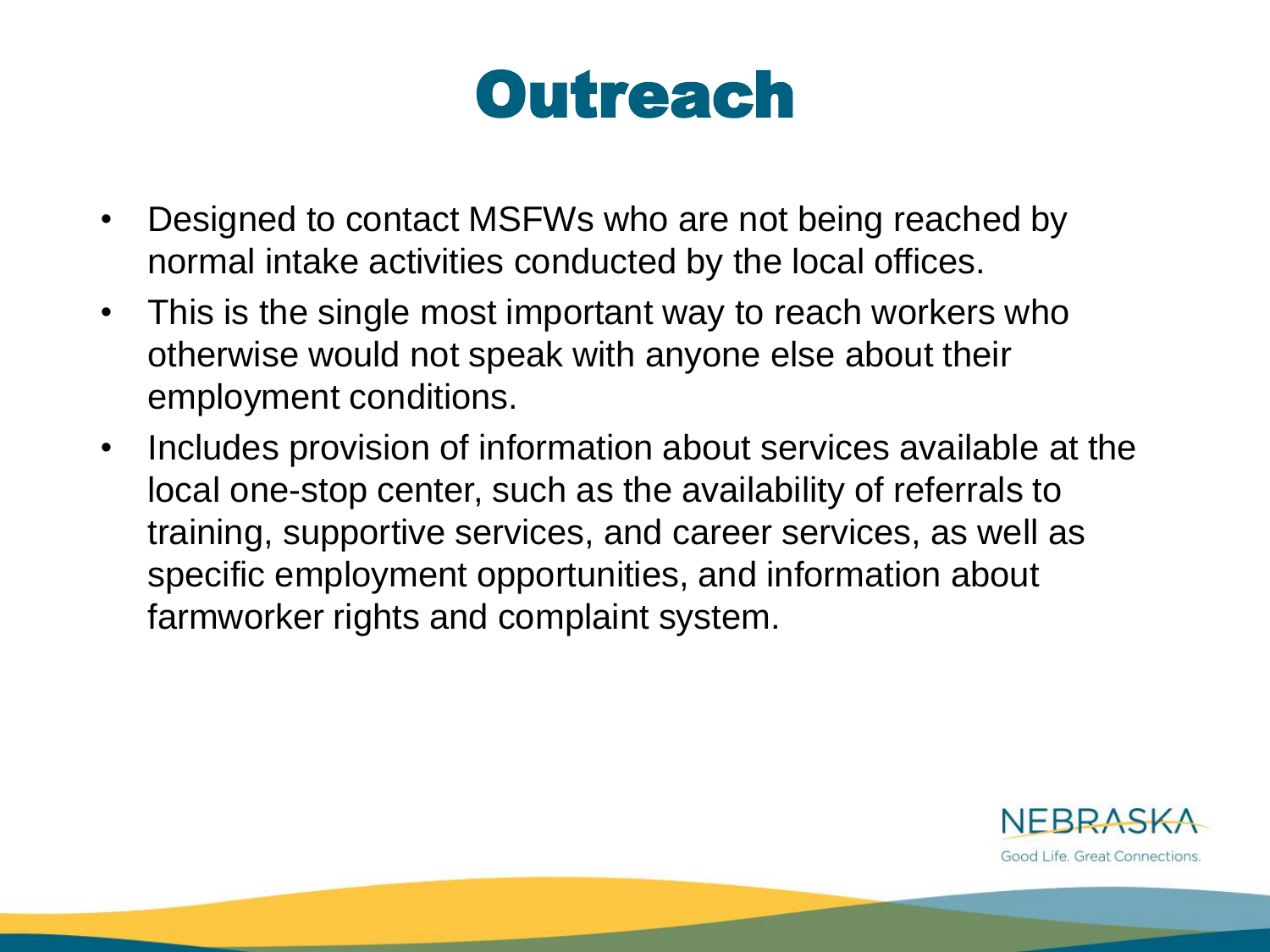### Complaint System

- The complaint system handles complaints against an employer about the specific job referred to; OR
- Employment Service regulations under the Wagner-Peyser Act. Services of the W-P Act to MSFWs, to include 651 general provisions, 653 employment service system, and 654 Housing for Farmworkers.
- The Complaint System also accepts, refers, and under certain circumstances, tracks complaints involving employment-related laws as defined in 651.10.

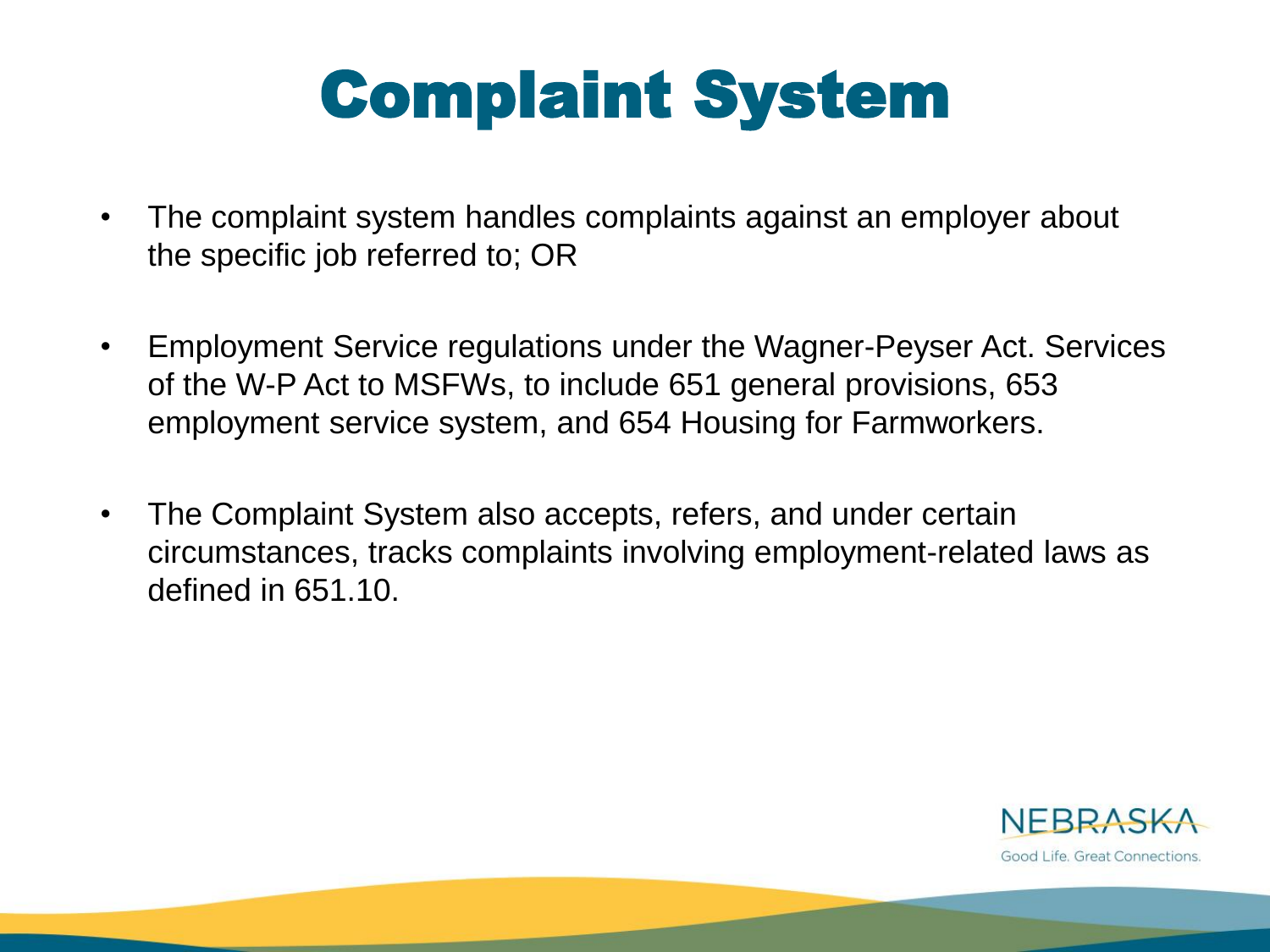## Complaint System (cont'd)

- All MSFW complaints or apparent violations must be recorded on the official ETA 8429 DOL Complaint/Apparent Violation form.
- Most recent official version available at: [https://www.dol.gov/agencies/eta/agriculture/monitor-advocate](https://www.dol.gov/agencies/eta/agriculture/monitor-advocate-system/resources)system/resources

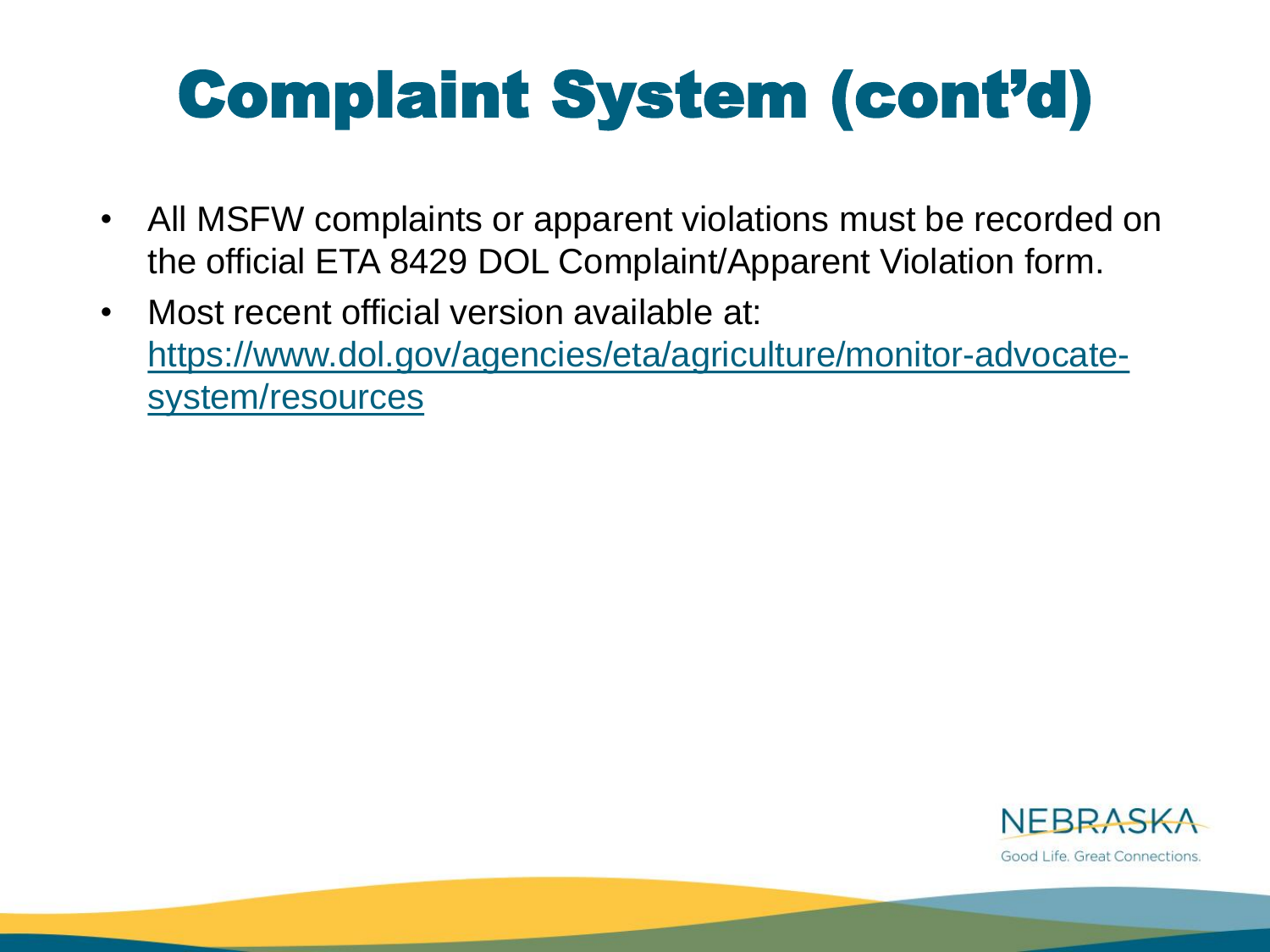

| U.S. Department Labor<br>Employment and Training Administration                                                                                                                                                                                                                                                            | OMB Approval No. 1205-0039<br>Expiration Date: 07/31/2023                                                                                                                                                                                                                                                                                                                                                                                                                                                                                                                                                                          |
|----------------------------------------------------------------------------------------------------------------------------------------------------------------------------------------------------------------------------------------------------------------------------------------------------------------------------|------------------------------------------------------------------------------------------------------------------------------------------------------------------------------------------------------------------------------------------------------------------------------------------------------------------------------------------------------------------------------------------------------------------------------------------------------------------------------------------------------------------------------------------------------------------------------------------------------------------------------------|
| For Official Use Only Complaint/Apparent Violation Form <sup>1</sup>                                                                                                                                                                                                                                                       |                                                                                                                                                                                                                                                                                                                                                                                                                                                                                                                                                                                                                                    |
| Complaint/Apparent Violation No.                                                                                                                                                                                                                                                                                           | Date Received                                                                                                                                                                                                                                                                                                                                                                                                                                                                                                                                                                                                                      |
| Part I. Contact Information <sup>2</sup>                                                                                                                                                                                                                                                                                   | Respondent's Information <sup>3</sup>                                                                                                                                                                                                                                                                                                                                                                                                                                                                                                                                                                                              |
| 1. Name of Complainant/(Last, First, Middle Initial) <sup>4</sup>                                                                                                                                                                                                                                                          | 4. Name of Person, Company, or Agency the Complaint is Made<br>Against                                                                                                                                                                                                                                                                                                                                                                                                                                                                                                                                                             |
| 2a. Permanent Address (No., St., City, State, ZIP Code)                                                                                                                                                                                                                                                                    | 5. Name of Employer (if different from Part I #4 above) /One-Stop<br>Office                                                                                                                                                                                                                                                                                                                                                                                                                                                                                                                                                        |
| b. Temporary Address (if Appropriate)                                                                                                                                                                                                                                                                                      | 6. Address of Employer/One-Stop Office                                                                                                                                                                                                                                                                                                                                                                                                                                                                                                                                                                                             |
| 3a. Permanent Telephone<br>b. Temporary Telephone<br>(<br>$\overline{\phantom{a}}$<br>l<br>,<br>$\overline{\phantom{a}}$                                                                                                                                                                                                   | 7. Telephone Number of Employer/One-Stop Office<br>$\epsilon$<br>١<br>8a. Description of Complaint or Apparent Violation (If additional space is needed, use separate sheet(s) of paper and attach to this form)                                                                                                                                                                                                                                                                                                                                                                                                                   |
|                                                                                                                                                                                                                                                                                                                            |                                                                                                                                                                                                                                                                                                                                                                                                                                                                                                                                                                                                                                    |
| 8b.   I hereby give authorization to:<br>Phone #: Address:                                                                                                                                                                                                                                                                 | to act on my behalf regarding this complaint.                                                                                                                                                                                                                                                                                                                                                                                                                                                                                                                                                                                      |
| Certification                                                                                                                                                                                                                                                                                                              | I CERTIFY that the information furnished is true and accurately stated to the best of my knowledge. I AUTHORIZE the disclosure of<br>this information to other enforcement agencies for the proper investigation of my complaint. I UNDERSTAND that my identity will be kept                                                                                                                                                                                                                                                                                                                                                       |
|                                                                                                                                                                                                                                                                                                                            | confidential to the maximum extent possible, consistent with applicable law and a fair determination of my complaint.                                                                                                                                                                                                                                                                                                                                                                                                                                                                                                              |
| 9. Signature of Complainant <sup>5</sup>                                                                                                                                                                                                                                                                                   | 10. Date Signed<br>$\prime$                                                                                                                                                                                                                                                                                                                                                                                                                                                                                                                                                                                                        |
| 20 CFR 658 Subpart E.<br>remain anonymous. Parts 2a and 2b also do not need to be filled out if the form is used for an Apparent Violation.<br><sup>3</sup> For definition of "Respondent" see 20 CFR 651.10.<br>representative, the name and contact information of the designated representative must be provided in 8b. | <sup>1</sup> For information regarding complaints that are covered through the Employment Service and Employment-Related Law Complaint System see<br><sup>2</sup> If the Complaint/Apparent Violation Form is used to submit an Apparent Violation, the name of the Complainant is not necessary and may<br><sup>4</sup> Pursuant to 658.400(d), "A complainant may designate an individual to act as his/her representative." If the complainant has a designated<br><sup>5</sup> No signature is required at Part 9 if this form is submitted as an Apparent Violation. If the form is submitted as a complaint and a designated |

| $\n  Na\n$<br>$\Box$ Yes                                                                                                                                                                                                                                                                                                                                                                                                                                                                                                                                                                                                                                                                                                                                                                                                                                |                       | 4. Issue(s) involved in Complaint or Apparent<br>Violation ("X" Appropriate Box(es)): | 5. If employer is an H-2A/Criteria<br>Employer, is the complainant a: |                                                                    |
|---------------------------------------------------------------------------------------------------------------------------------------------------------------------------------------------------------------------------------------------------------------------------------------------------------------------------------------------------------------------------------------------------------------------------------------------------------------------------------------------------------------------------------------------------------------------------------------------------------------------------------------------------------------------------------------------------------------------------------------------------------------------------------------------------------------------------------------------------------|-----------------------|---------------------------------------------------------------------------------------|-----------------------------------------------------------------------|--------------------------------------------------------------------|
| 2. Complaint or Apparent Violation                                                                                                                                                                                                                                                                                                                                                                                                                                                                                                                                                                                                                                                                                                                                                                                                                      |                       |                                                                                       |                                                                       | ("X" Appropriate Box):                                             |
| Employment Service Related ("X"                                                                                                                                                                                                                                                                                                                                                                                                                                                                                                                                                                                                                                                                                                                                                                                                                         |                       | Wage Related                                                                          | Housing                                                               | U.S. Worker                                                        |
| Appropriate Box(es))<br>Complaint against the Employer                                                                                                                                                                                                                                                                                                                                                                                                                                                                                                                                                                                                                                                                                                                                                                                                  |                       | Child Labor                                                                           | Pesticides                                                            |                                                                    |
| Apparent violation involving the                                                                                                                                                                                                                                                                                                                                                                                                                                                                                                                                                                                                                                                                                                                                                                                                                        |                       |                                                                                       |                                                                       | H-2A Worker                                                        |
| Employer                                                                                                                                                                                                                                                                                                                                                                                                                                                                                                                                                                                                                                                                                                                                                                                                                                                |                       | Health/Safety                                                                         | Discrimination                                                        |                                                                    |
| Complaint against the Local                                                                                                                                                                                                                                                                                                                                                                                                                                                                                                                                                                                                                                                                                                                                                                                                                             |                       | Transportation                                                                        | Trafficking                                                           |                                                                    |
|                                                                                                                                                                                                                                                                                                                                                                                                                                                                                                                                                                                                                                                                                                                                                                                                                                                         |                       |                                                                                       |                                                                       |                                                                    |
| Employment Service Office<br>Apparent violation involving the                                                                                                                                                                                                                                                                                                                                                                                                                                                                                                                                                                                                                                                                                                                                                                                           |                       |                                                                                       |                                                                       |                                                                    |
| Employment Service Office                                                                                                                                                                                                                                                                                                                                                                                                                                                                                                                                                                                                                                                                                                                                                                                                                               |                       |                                                                                       | Sexual harassment/coercion/assault                                    |                                                                    |
| 2a. Job Order No, if available:                                                                                                                                                                                                                                                                                                                                                                                                                                                                                                                                                                                                                                                                                                                                                                                                                         |                       | Other (Specify)                                                                       |                                                                       |                                                                    |
| 3. Complaint or Apparent Violation Employment-<br>Related Law:                                                                                                                                                                                                                                                                                                                                                                                                                                                                                                                                                                                                                                                                                                                                                                                          |                       |                                                                                       |                                                                       |                                                                    |
| TYes □No                                                                                                                                                                                                                                                                                                                                                                                                                                                                                                                                                                                                                                                                                                                                                                                                                                                |                       |                                                                                       |                                                                       |                                                                    |
|                                                                                                                                                                                                                                                                                                                                                                                                                                                                                                                                                                                                                                                                                                                                                                                                                                                         |                       |                                                                                       |                                                                       |                                                                    |
| 6a. Referrals To Other Agencies ('X" Appropriate Box(es))<br>$\Box$ WHD. U.S. DOL. $\Box$ OSHA U.S. D.O.L.                                                                                                                                                                                                                                                                                                                                                                                                                                                                                                                                                                                                                                                                                                                                              |                       | Telephone No.)                                                                        |                                                                       | 7. Address of Referral Agency (No., St., City, State, ZIP Code and |
| $\Box$ EEOC<br>$\Box$ Other                                                                                                                                                                                                                                                                                                                                                                                                                                                                                                                                                                                                                                                                                                                                                                                                                             |                       |                                                                                       |                                                                       |                                                                    |
| 6b. Next Follow-up Date if complainant is an MSFW<br>$\mathbf{I}$<br>$\frac{1}{2}$                                                                                                                                                                                                                                                                                                                                                                                                                                                                                                                                                                                                                                                                                                                                                                      |                       | ——                                                                                    |                                                                       |                                                                    |
| 8. Actions Taken on Complaint/Apparent Violation (If additional space is needed for multiple actions taken, use a separate paper):                                                                                                                                                                                                                                                                                                                                                                                                                                                                                                                                                                                                                                                                                                                      |                       |                                                                                       |                                                                       |                                                                    |
|                                                                                                                                                                                                                                                                                                                                                                                                                                                                                                                                                                                                                                                                                                                                                                                                                                                         |                       |                                                                                       |                                                                       |                                                                    |
| Action Taken By:                                                                                                                                                                                                                                                                                                                                                                                                                                                                                                                                                                                                                                                                                                                                                                                                                                        |                       |                                                                                       |                                                                       | On: $\_\_$<br>(Date)                                               |
| Action Taken:                                                                                                                                                                                                                                                                                                                                                                                                                                                                                                                                                                                                                                                                                                                                                                                                                                           | (First and Last Name) |                                                                                       |                                                                       |                                                                    |
|                                                                                                                                                                                                                                                                                                                                                                                                                                                                                                                                                                                                                                                                                                                                                                                                                                                         |                       |                                                                                       |                                                                       |                                                                    |
|                                                                                                                                                                                                                                                                                                                                                                                                                                                                                                                                                                                                                                                                                                                                                                                                                                                         |                       |                                                                                       |                                                                       |                                                                    |
|                                                                                                                                                                                                                                                                                                                                                                                                                                                                                                                                                                                                                                                                                                                                                                                                                                                         |                       |                                                                                       |                                                                       |                                                                    |
|                                                                                                                                                                                                                                                                                                                                                                                                                                                                                                                                                                                                                                                                                                                                                                                                                                                         | Yes                   |                                                                                       |                                                                       |                                                                    |
|                                                                                                                                                                                                                                                                                                                                                                                                                                                                                                                                                                                                                                                                                                                                                                                                                                                         | Yes                   |                                                                                       |                                                                       |                                                                    |
| *If additional space is needed for explanations, use a separate paper.                                                                                                                                                                                                                                                                                                                                                                                                                                                                                                                                                                                                                                                                                                                                                                                  |                       |                                                                                       |                                                                       |                                                                    |
| Name and Title of Person Receiving Complaint                                                                                                                                                                                                                                                                                                                                                                                                                                                                                                                                                                                                                                                                                                                                                                                                            |                       |                                                                                       | 12 <sub>b</sub>                                                       | Office Address (No., St., City, State, ZIP Code)                   |
| Phone Number                                                                                                                                                                                                                                                                                                                                                                                                                                                                                                                                                                                                                                                                                                                                                                                                                                            |                       |                                                                                       | 12d<br>Signature                                                      | 12e. Date<br>1                                                     |
| 9. Complaint resolved at the local level<br>10. Apparent violations resolved at the local level<br>11. Provided other American Job Center Services<br>12a<br>12c<br>C<br>-1                                                                                                                                                                                                                                                                                                                                                                                                                                                                                                                                                                                                                                                                             |                       |                                                                                       |                                                                       | $\prime$                                                           |
| <b>Public Burden Statement</b><br>Persons are not required to respond to this collection of information unless it displays a currently valid OMB Control Number. Obligation to reply is<br>required to obtain or retain benefits (44 USC 5301). Public reporting burden for this collection is estimated to average 2 hours and 30 minutes per<br>response, including the time to review instructions, search existing data sources, gather and maintain the data needed, and complete and review<br>the collection of information. Send comments regarding this burden estimate or any other aspect of this collection, including suggestions for<br>reducing this burden, to the U.S. Department of Labor, Employment and Training Administration, Office of Workforce Investment, Room C-4510, 200<br>Constitution Avenue, NW, Washington, DC 20210. |                       |                                                                                       |                                                                       |                                                                    |

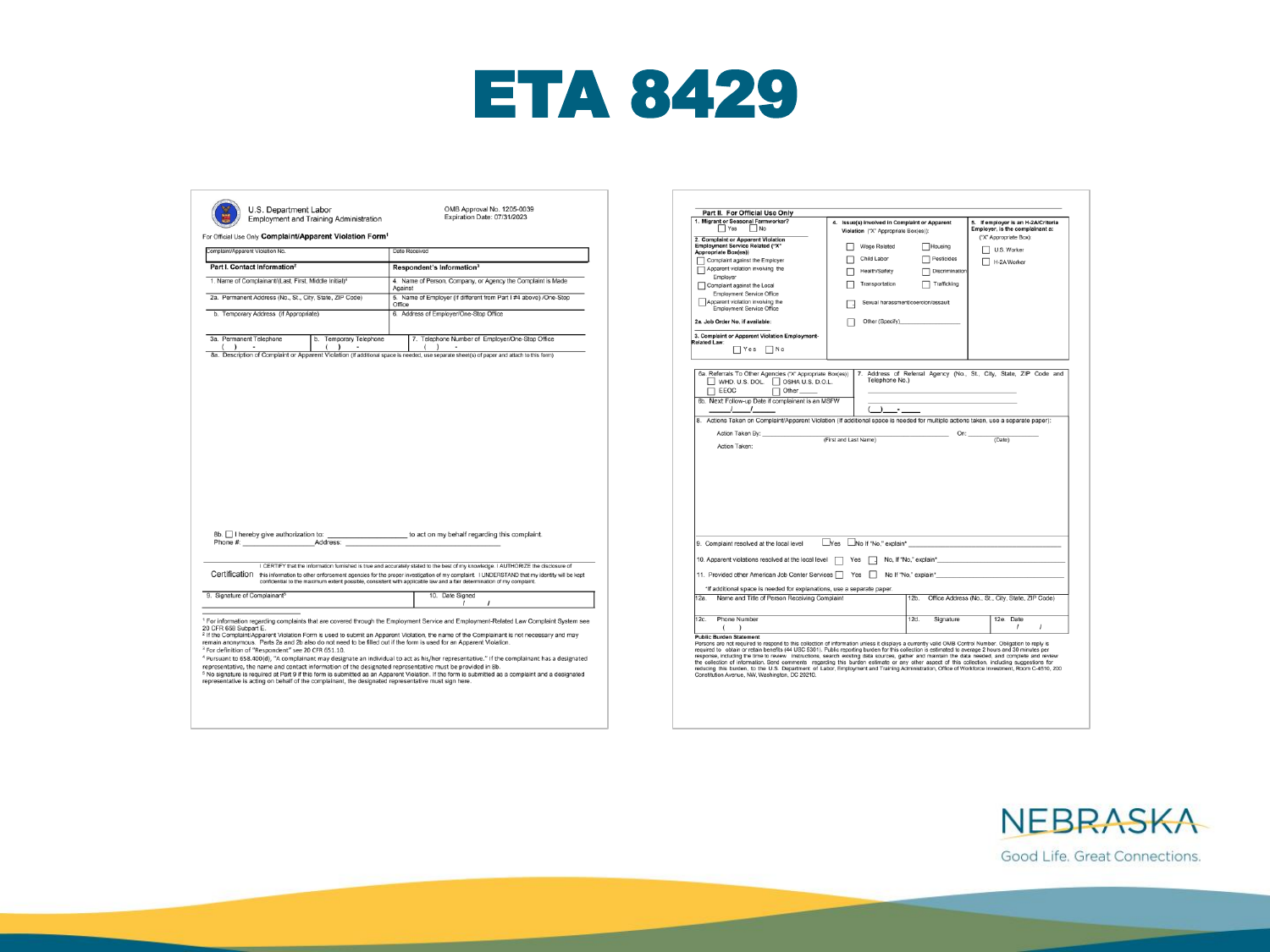### What kind of information about violations do customers share?

- Discrimination
- Employment Terms and Conditions
- Wrongful Termination
- Wage Payment
- Language Access
- Abuse
- Harassment/Coercion/Assault

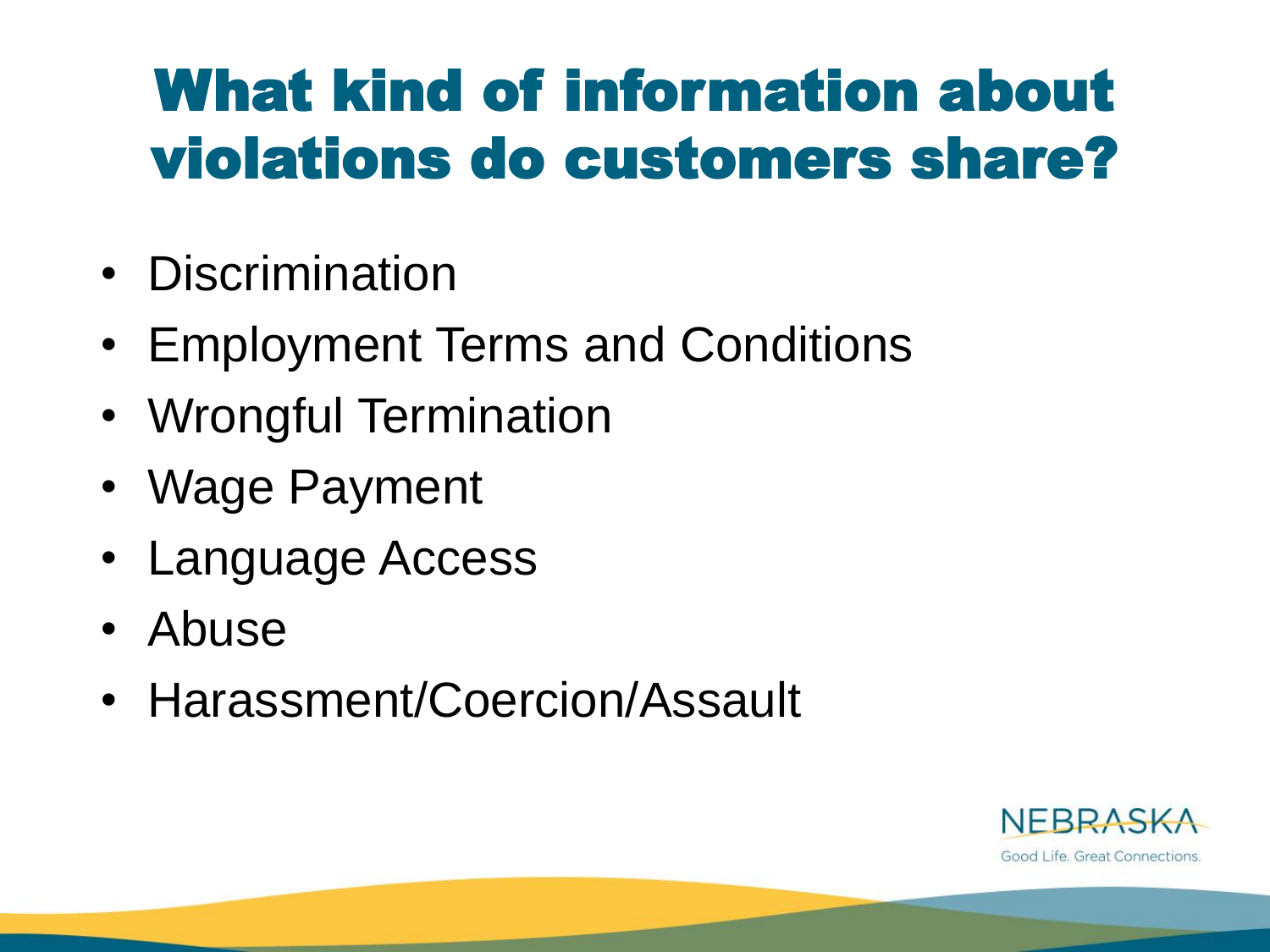## The Agricultural Recruitment System (ARS)

- Employer determines need for workers.
- Employers then place a job order at a local State Workforce Agency (SWA).
- Local SWA prepares job order and recruits locally.
- If labor needs are not met through a local job order, employer should be advised of the option to clear the order to other local offices within the State (**Intrastate Clearance Order**).
- If labor needs are not met statewide, the SWA, with employer authorization, will submit the Intrastate Job Order to the U.S. DOL ETA, Regional Office for their review as an **Interstate Clearance Order (ICO).**
- The ETA Regional office reviews and approves or disapproves the ICO and determines the areas of supply to which the order shall be extended if it is approved.
- The SWA then sends the approved Clearance Order to ETA designated States where qualified workers may be available.

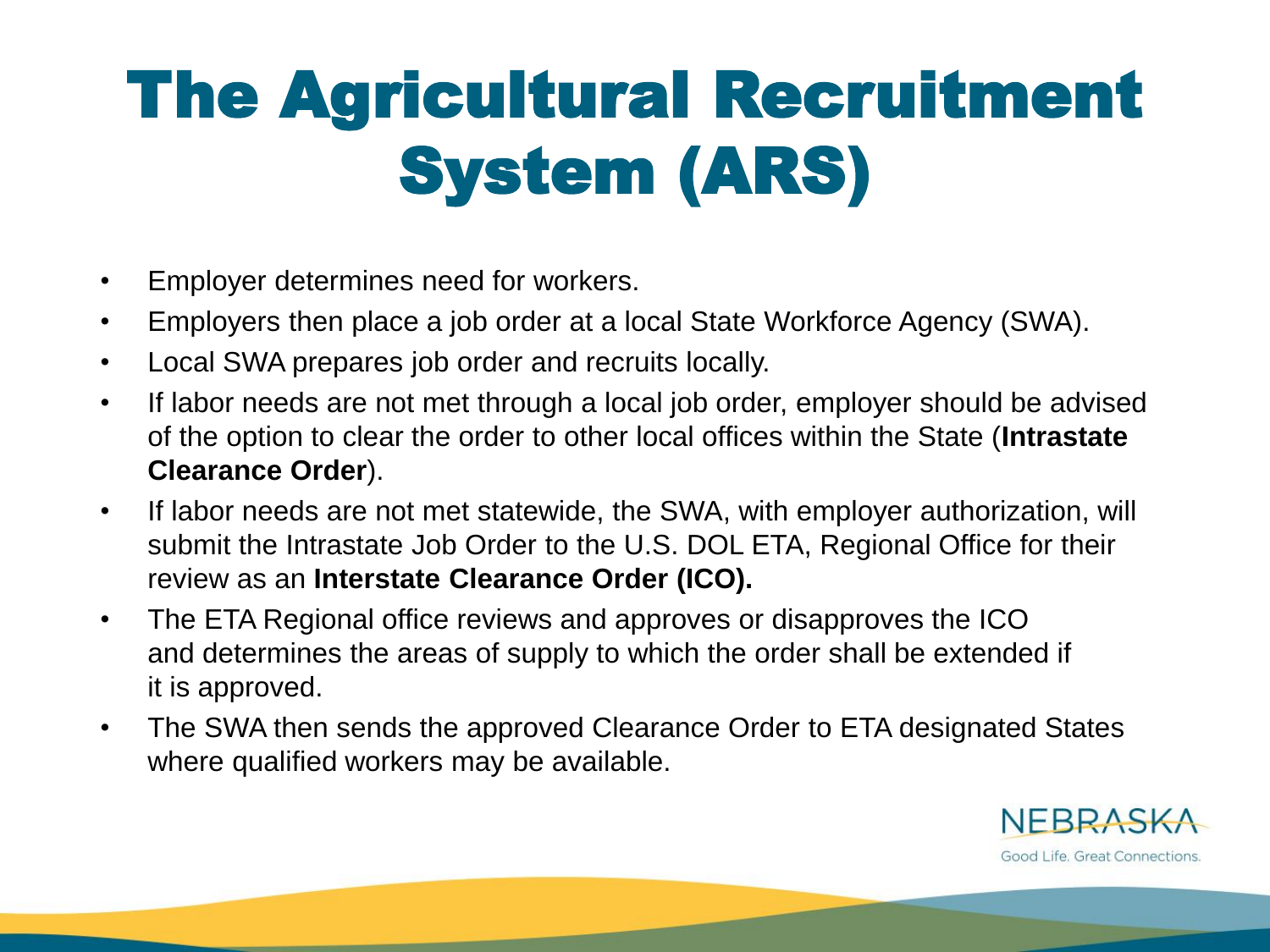### Foreign Labor Certification Program

#### Federico Torres Reemployment Services Supervisor



Good Life, Great Connections.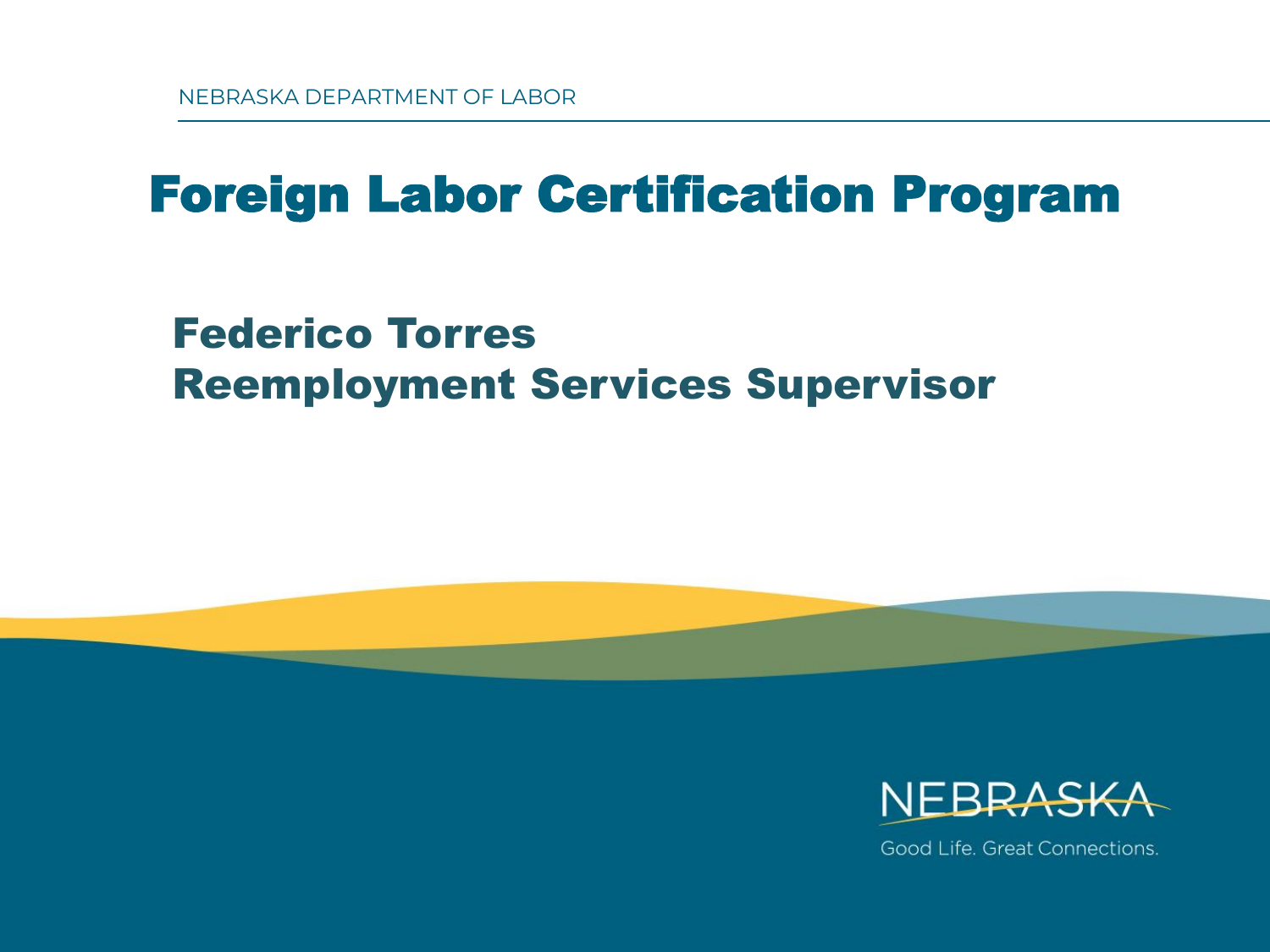## What is the Foreign Labor Certification Program?

- Foreign labor certification programs permit U.S. employers to hire foreign workers on a temporary or permanent basis to fill jobs essential to the U.S. economy
- H-2A and H-2B, and other Specialty (Professional) Workers

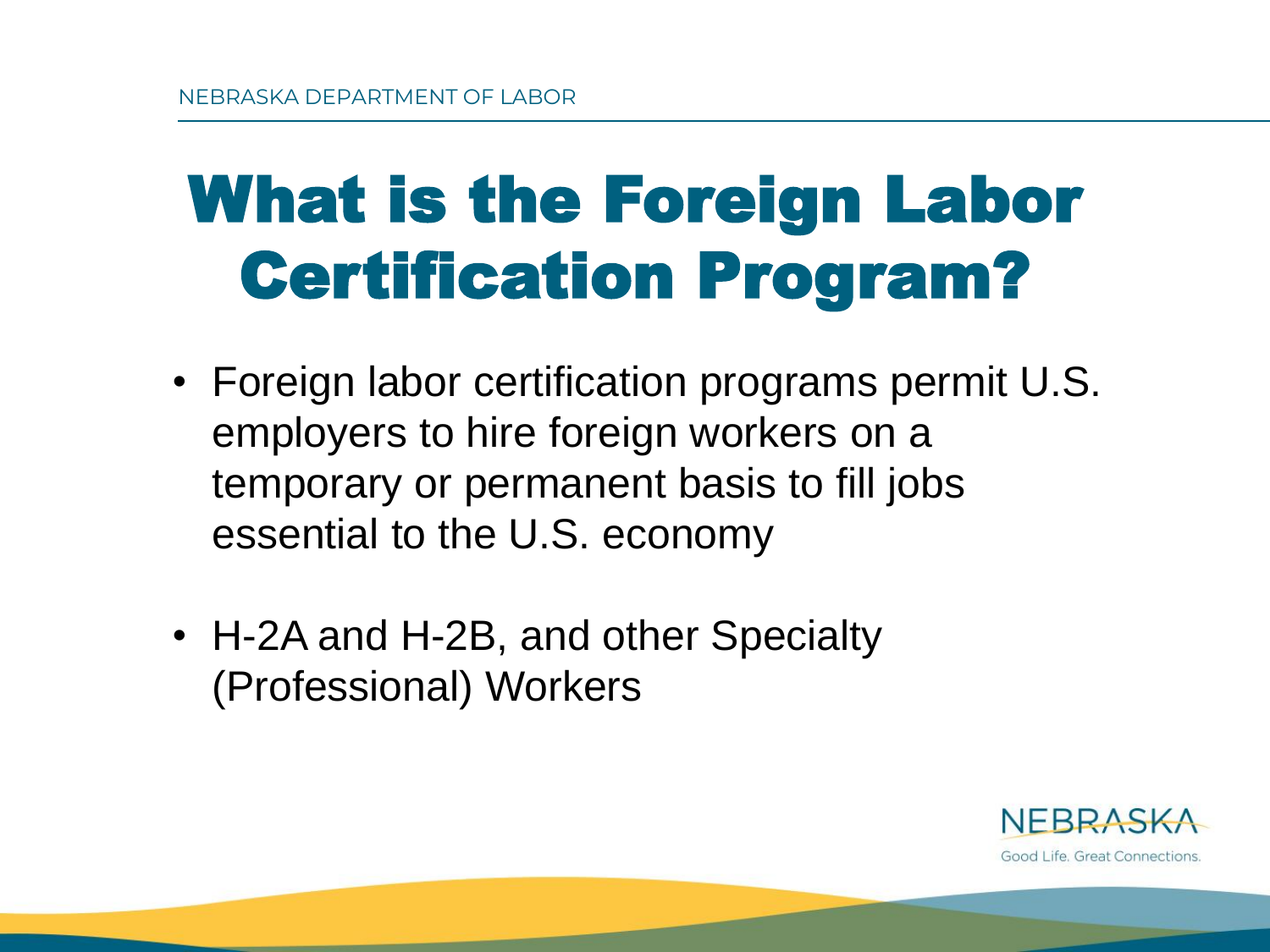### H-2A Temporary Agricultural Program

The H-2A temporary agricultural program allows agricultural employers who anticipate a shortage of domestic workers to bring nonimmigrant foreign workers to the U.S. to perform agricultural labor or services of a temporary or seasonal nature.

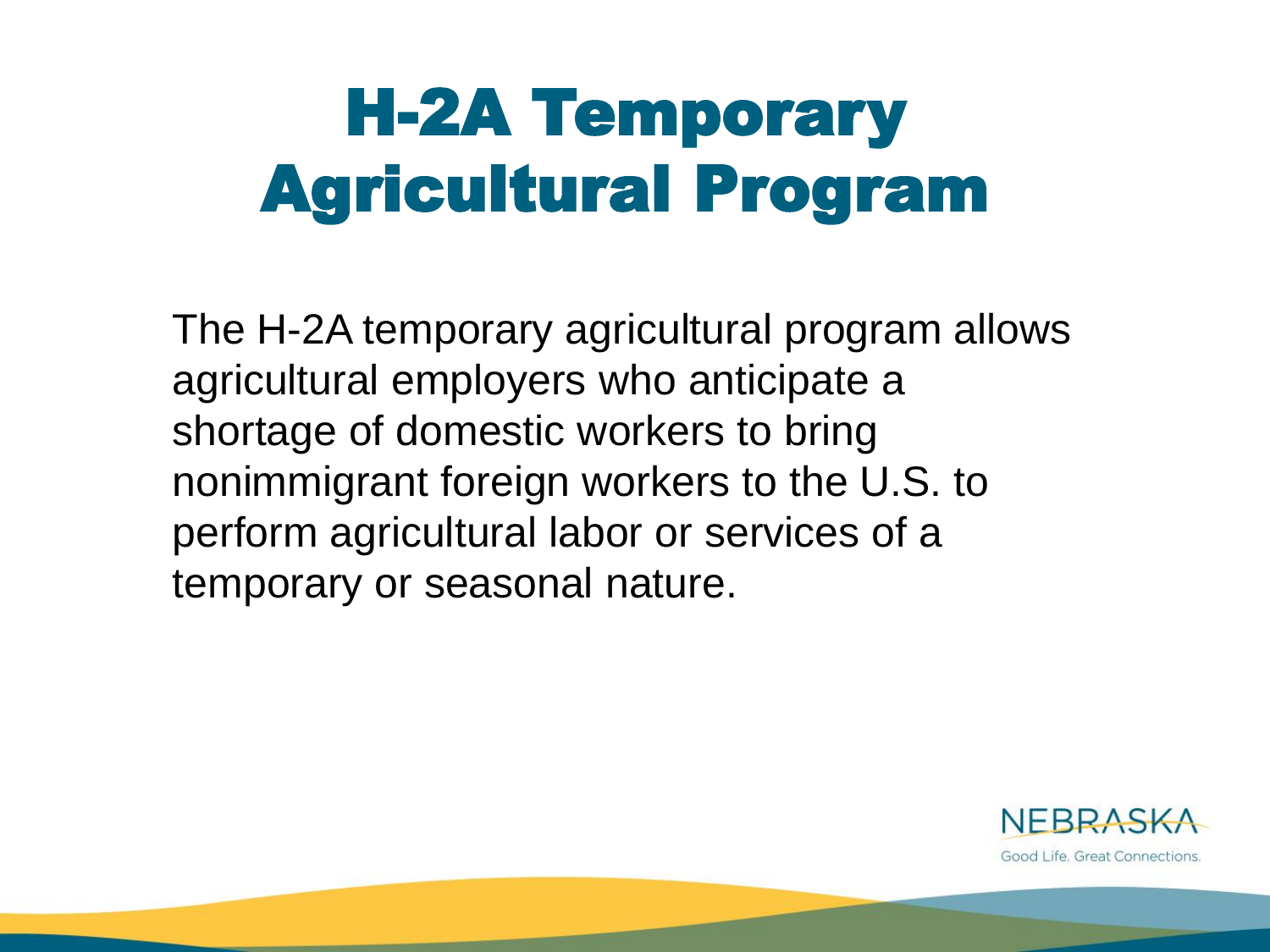## **Eligibility**

A U.S. employer or an association of agricultural producers who has full-time work that needs to be performed on a temporary or seasonal basis may apply to the Office of Foreign Labor Certification (OFLC) for an H-2A temporary labor certification. The general guidelines below will help you understand whether you are eligible to participate in the H-2A Program

• **You must be an employer** with a place of business physically located in the United States, possess a valid Federal Employer Identification Number (FEIN); and the ability to hire, pay, fire, supervise, or otherwise control the work of the workers you employ

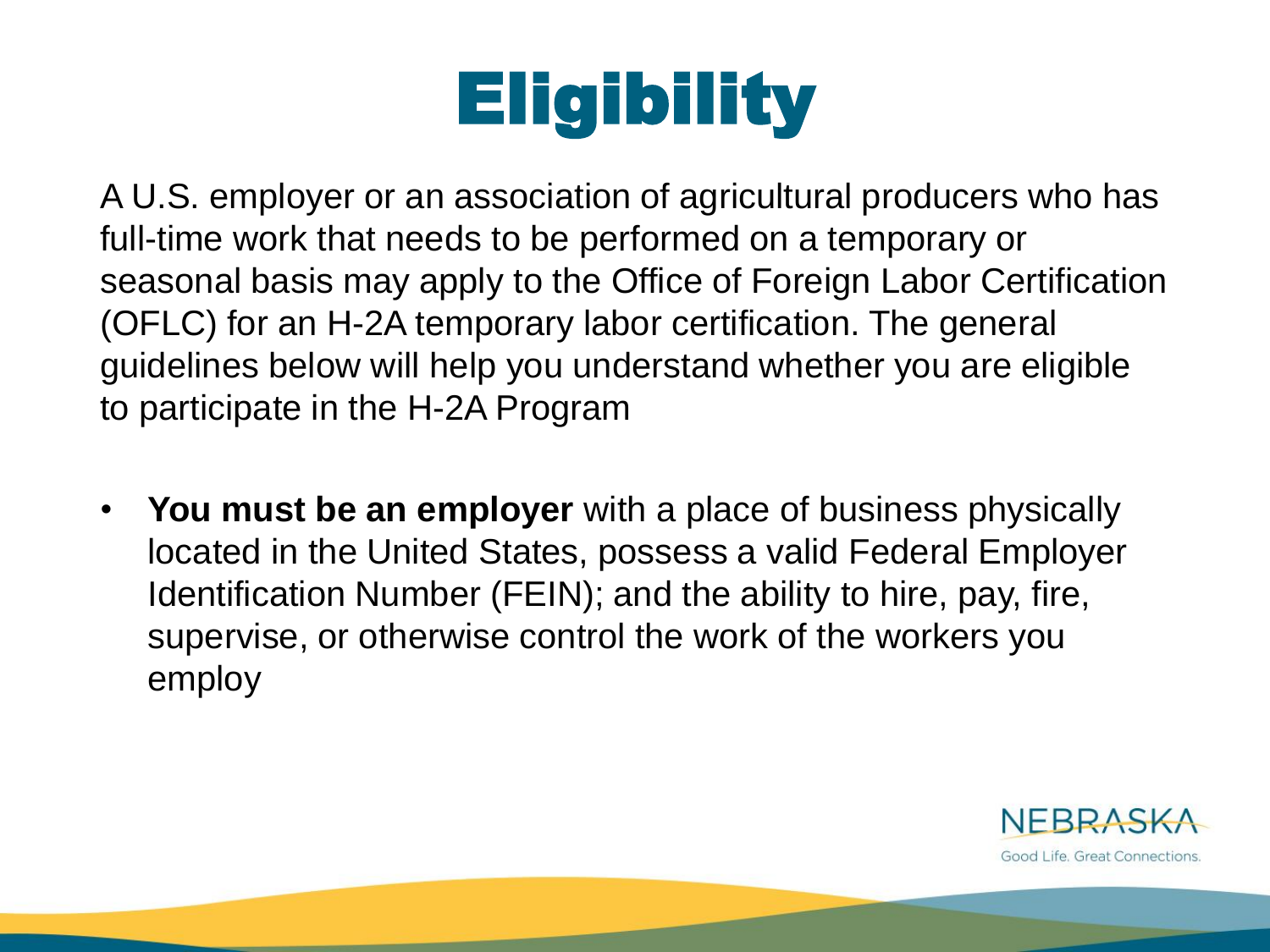

- **The work to be performed must consist of agricultural labor or services,** such as the planting, raising, cultivating, harvesting, or production of any agricultural or horticultural commodity;
- **The work must be full-time,** at least 35 hours (or more) per work week; and,
- **The need for the work must be seasonal or temporary in nature** and tied to a certain time of the year by a recurring event or pattern, such as an annual growing cycle, normally lasting 10 months or less.

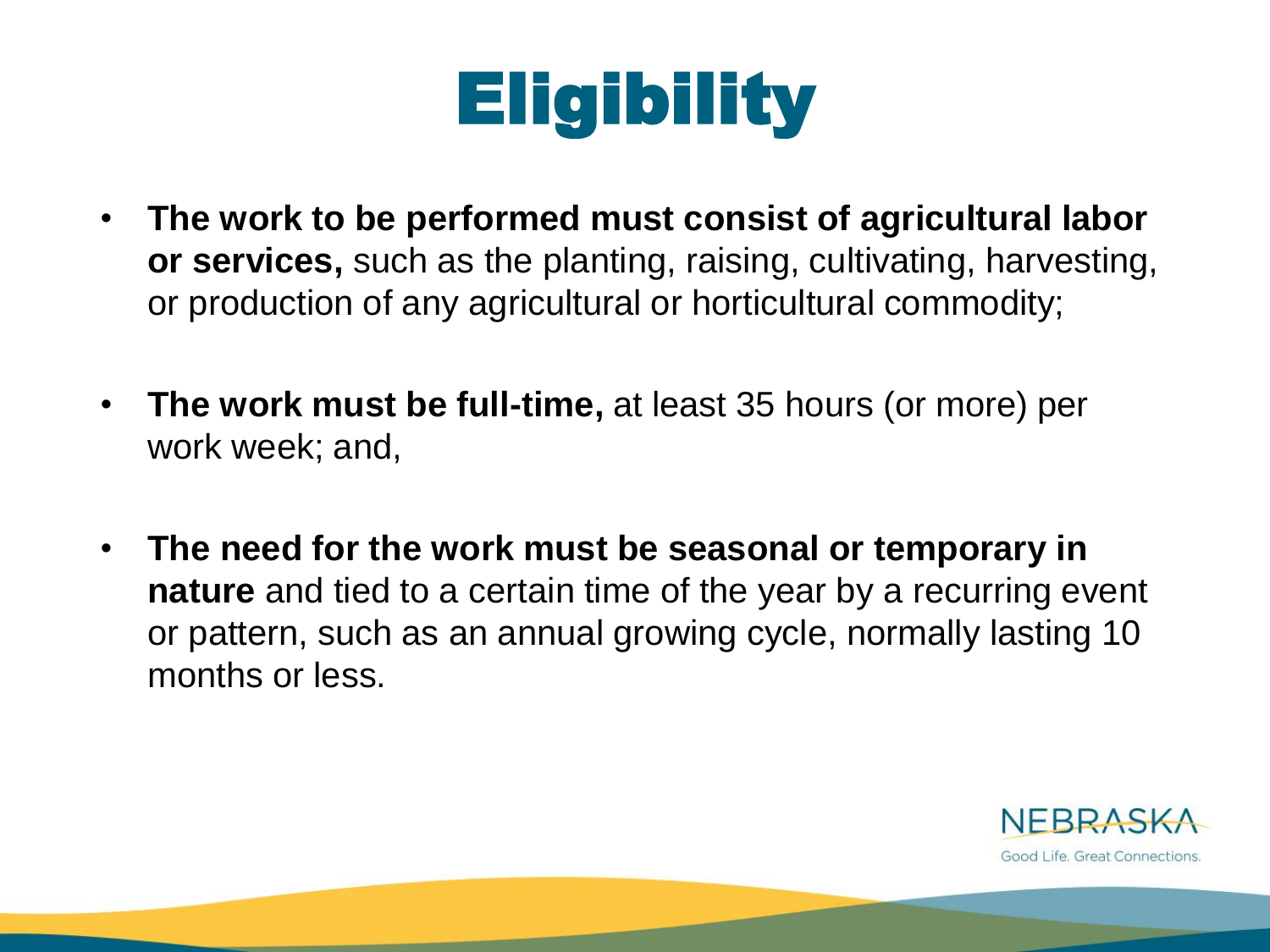# H-2A Housing Inspections

- Employers are obligated and must provide housing at no cost to the H-2A workers and U.S. workers in corresponding employment who are not reasonably able to return to their residence within the same day
- Nebraska SWA provide evidence of compliance with the applicable local, State or Federal safety and health standards by conducting housing inspections

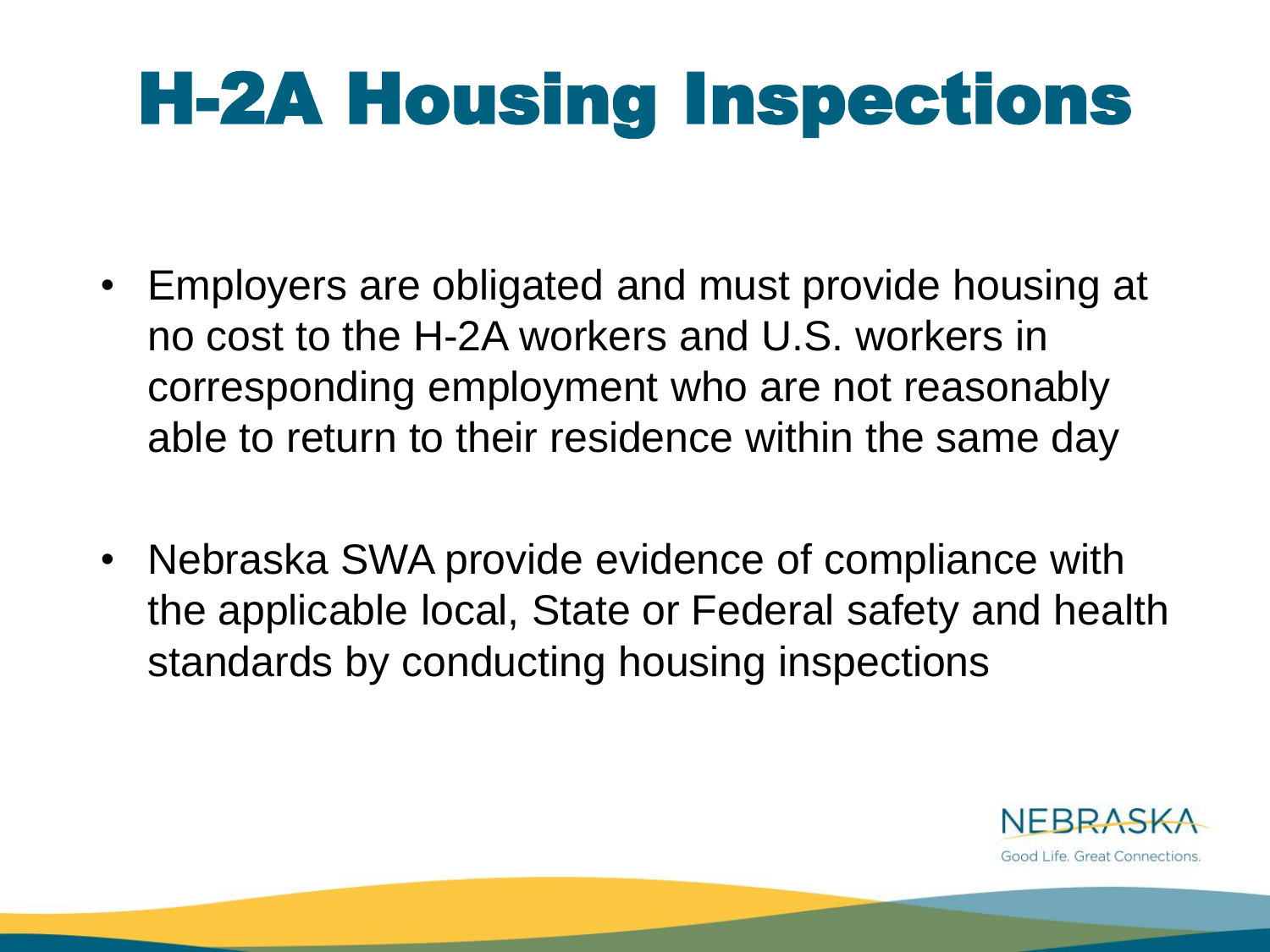## Job Orders Compliance

- Employers must submit the job orders with the Nebraska SWA serving the area of the intended employment
- Nebraska SWA review the agricultural job orders for compliance with all regulatory requirements and notify employers in writing of any deficiencies

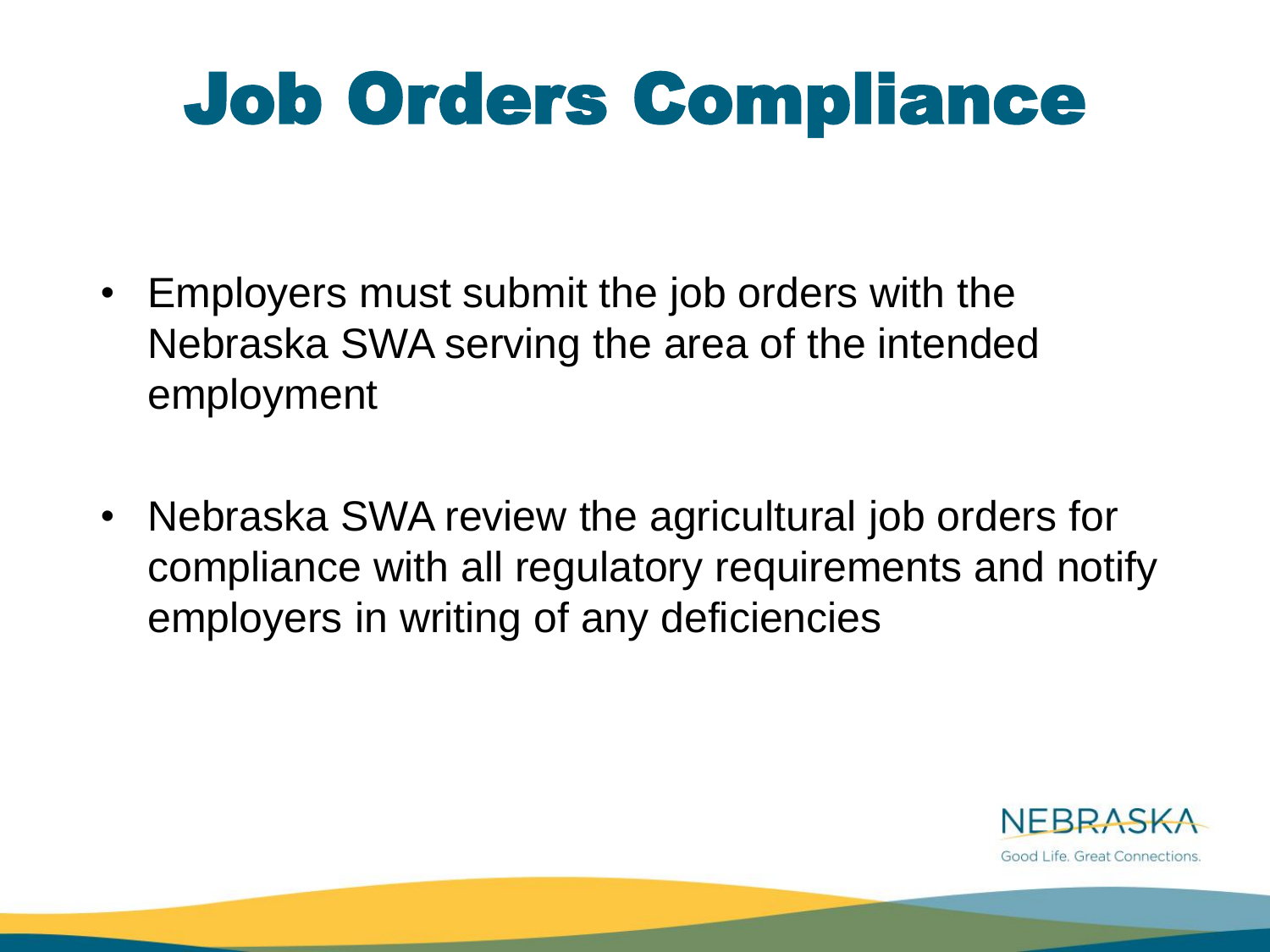### Referral of U.S. Workers for H-2A Job Orders

- Nebraska SWA places a copy of the job orders in its clearance system and begin recruitment of U.S. workers
- Employers are expected to cooperate with the SWA by accepting referrals of eligible U.S. workers who apply for the job
- SWA may only refer individuals who have been apprised of all the material terms and conditions of employment and who are qualified and will be available for employment

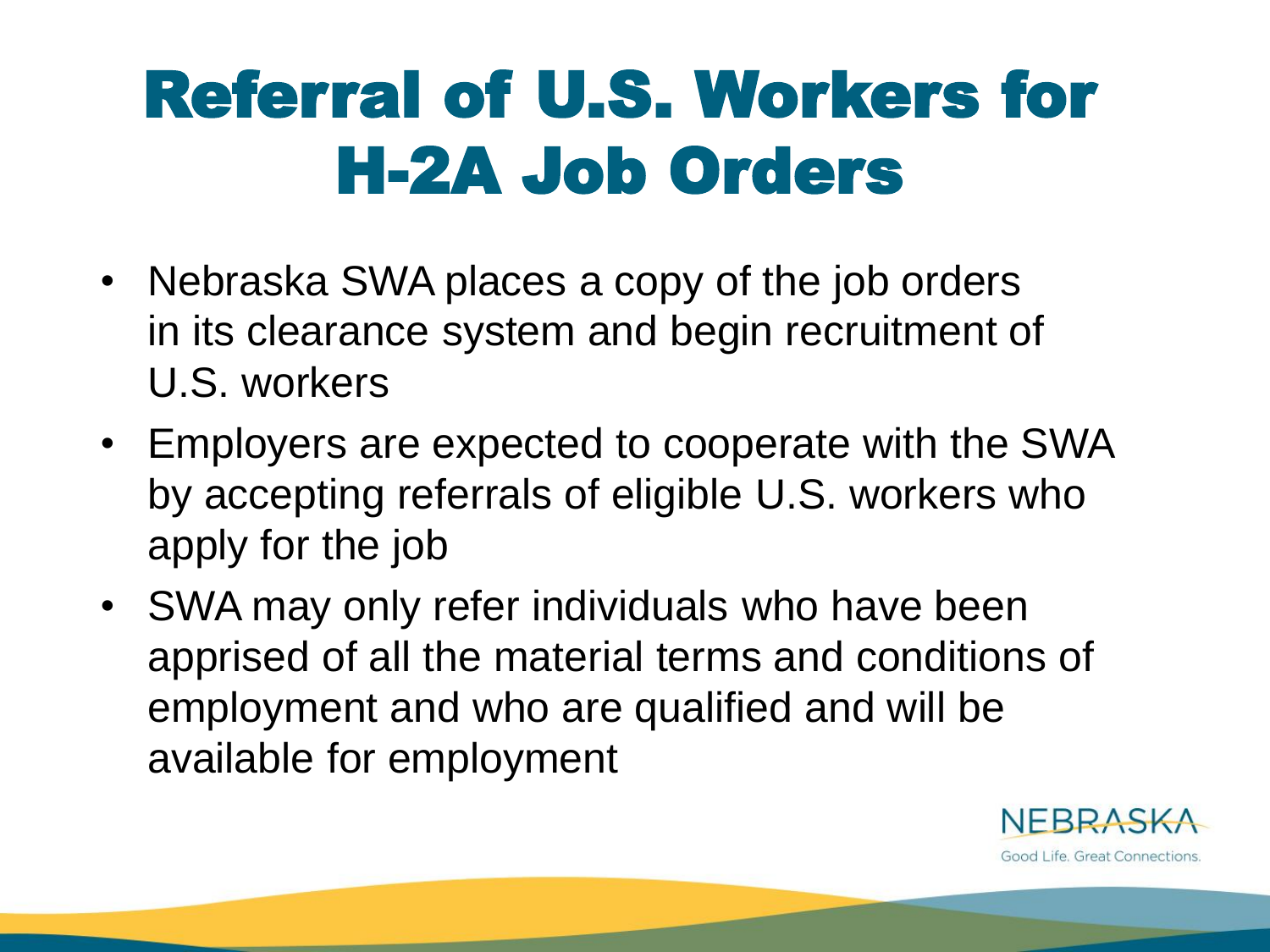### Advantages and benefits for U.S. Workers

- Creates competition for employment
- Prevailing wage for all workers-\$15.89
- Housing availability
- Transportation expense reimbursement

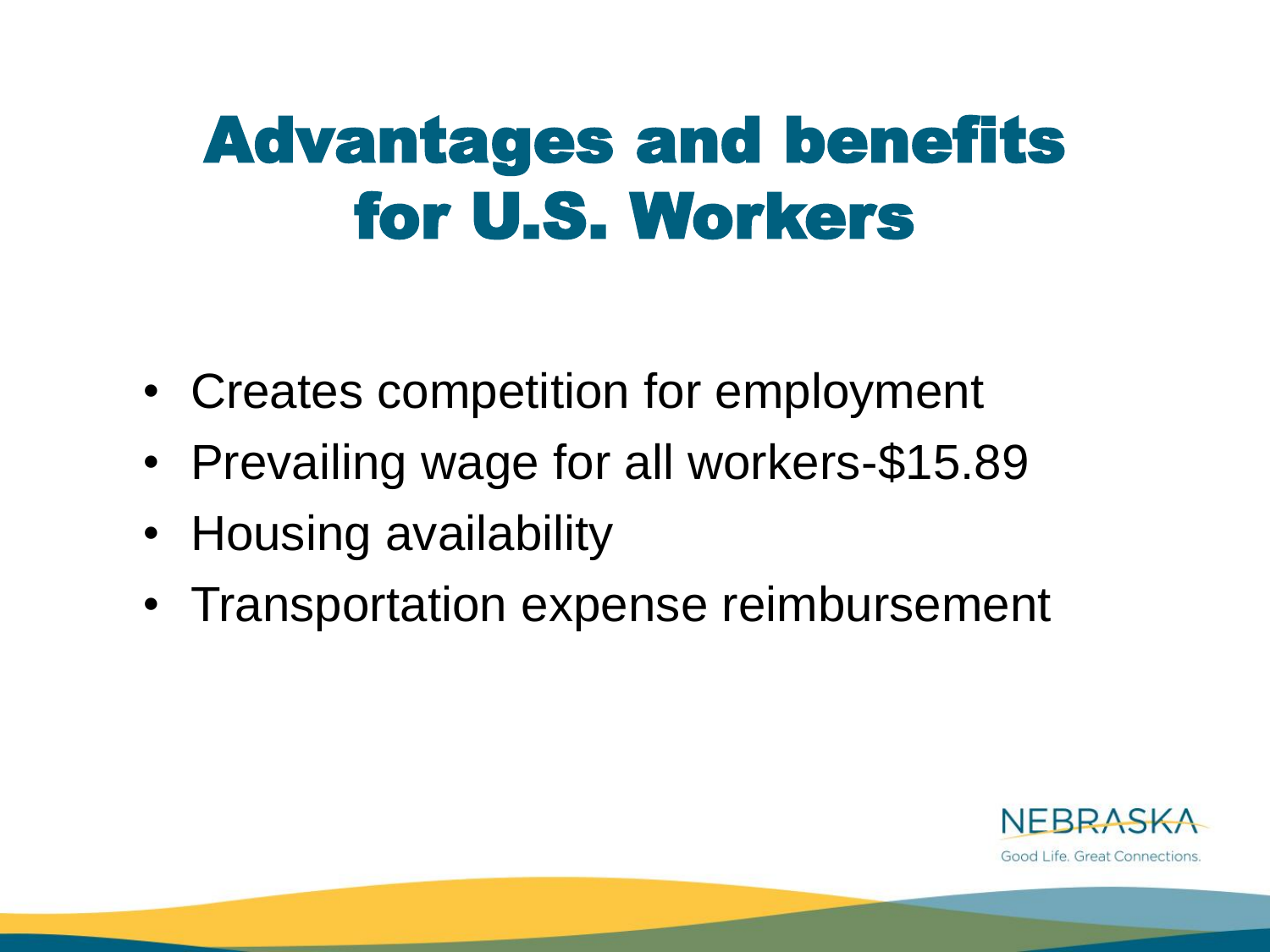

- U.S. Department of Labor Foreign Labor Certification: <https://www.dol.gov/agencies/eta/foreign-labor>
- Nebraska Department of Labor Foreign Labor Certification: https://dol.nebraska.gov/ReemploymentServices/ [EmployerResources/ForeignLaborCertification](https://dol.nebraska.gov/ReemploymentServices/EmployerResources/ForeignLaborCertification)
- Questions related to Foreign Labor Certification Program should be emailed to: [NDOL.FLC@nebraska.gov](mailto:NDOL.FLC@nebraska.gov)